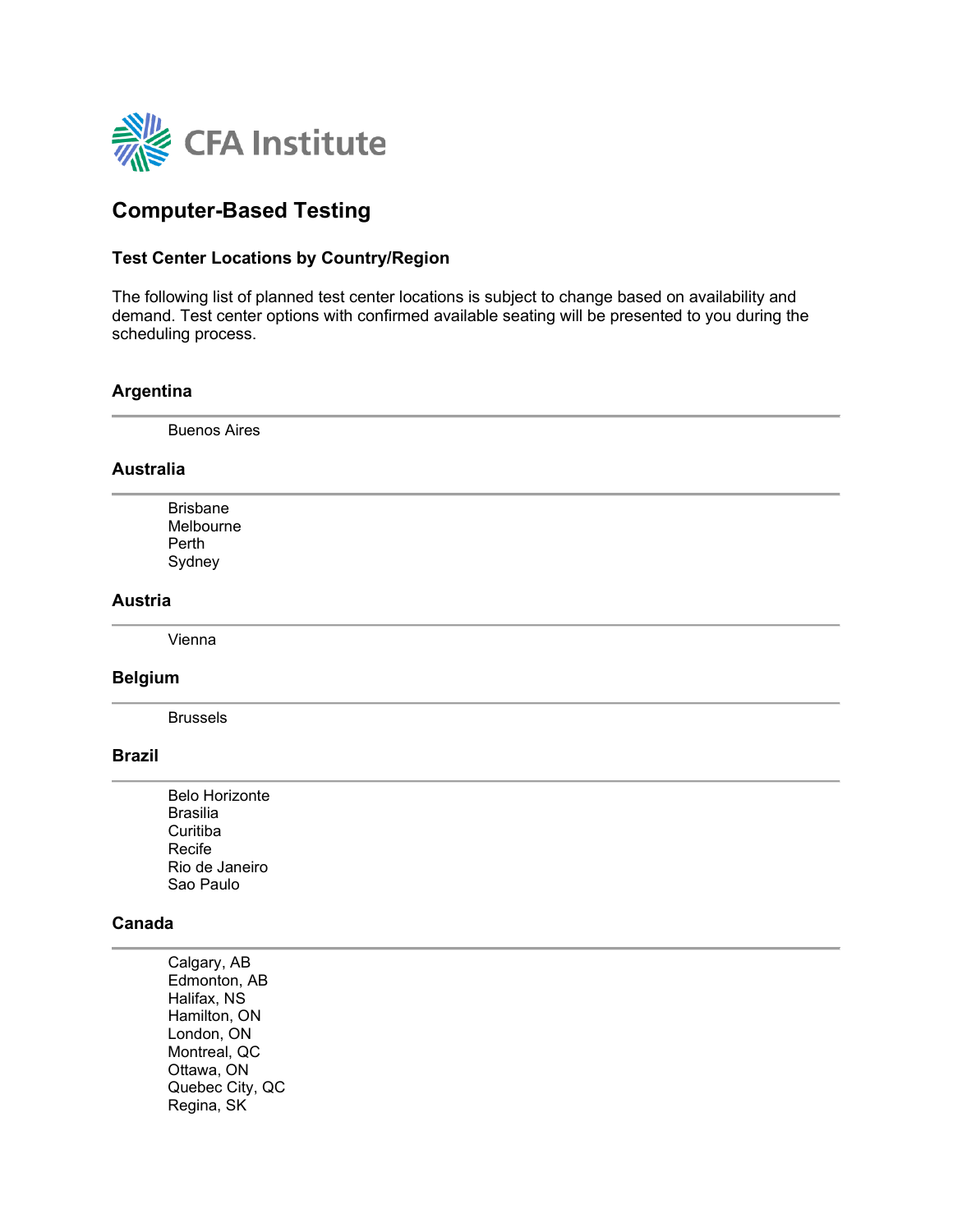Saskatoon, SK St. John's, NL Toronto, ON Vancouver, BC Victoria, BC Winnipeg, MB

# **Chile**

Santiago

### **Colombia**

Bogota

# **Denmark**

Copenhagen

### **Finland**

Helsinki

# **France**

Marseille Paris

# **Germany**

Berlin Frankfurt Hamburg Munich

#### **Greece**

Athens Thessaloniki

# **Hong Kong SAR, China**

Hong Kong

### **Hungary**

Budapest

### **India**

Ahmedabad Bangalore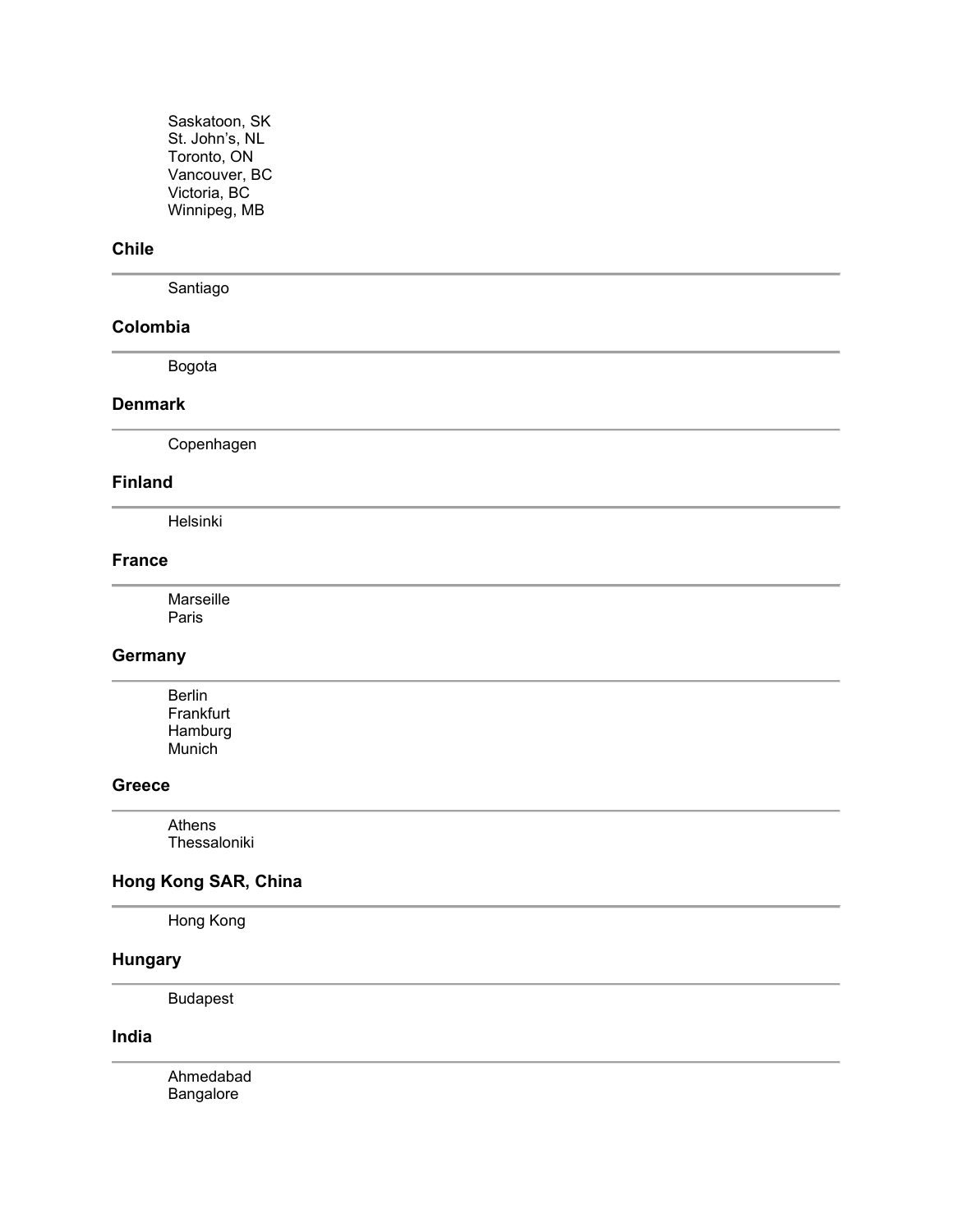Bhopal Calcutta Chennai Hyderabad Indore Jaipur Lucknow Mumbai New Delhi Pune

### **Indonesia**

Jakarta

### **Ireland**

Cork Dublin

# **Italy**

Milan Rome

#### **Japan**

Osaka Tokyo

# **Kazakhstan**

Almaty

# **Korea, Republic of**

Seoul

#### **Luxembourg**

Luxembourg

### **Mexico**

Guadalajara Mexico City **Monterrey** 

#### **Netherlands**

Amsterdam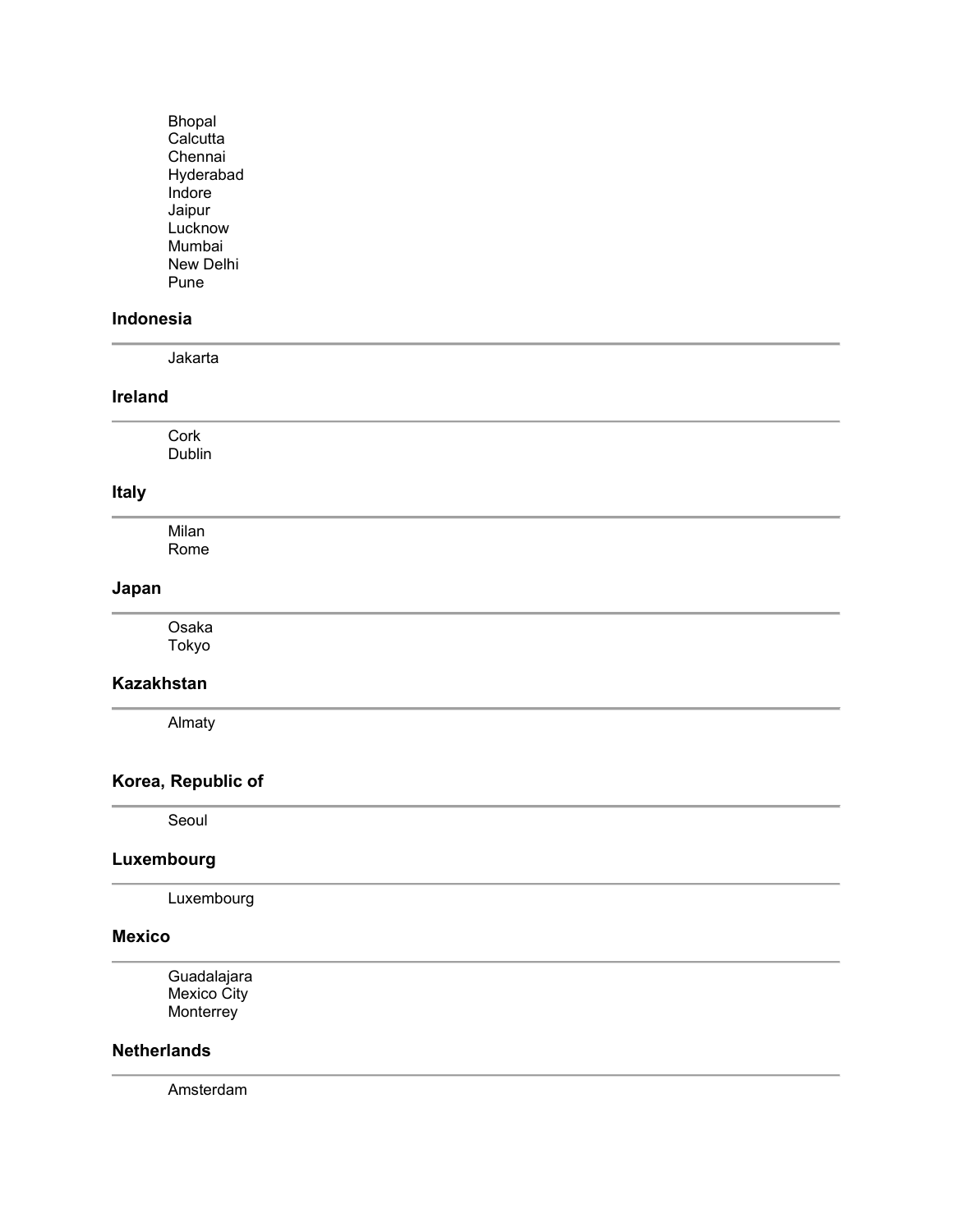# **New Zealand**

| Auckland<br>Wellington |  |  |  |
|------------------------|--|--|--|
| Nigeria                |  |  |  |

Abuja Lagos

### **Peru**

Lima

### **Poland**

Krakow Warsaw

# **Portugal**

Lisbon

### **Romania**

Bucharest

# **Russian Federation**

Moscow St. Petersburg

# **Saudi Arabia**

Al Ahsa Al Khobar (Dammam) Jeddah Riyadh

# **Singapore**

Singapore

# **South Africa**

Cape Town Johannesburg

# **Spain**

Barcelona Madrid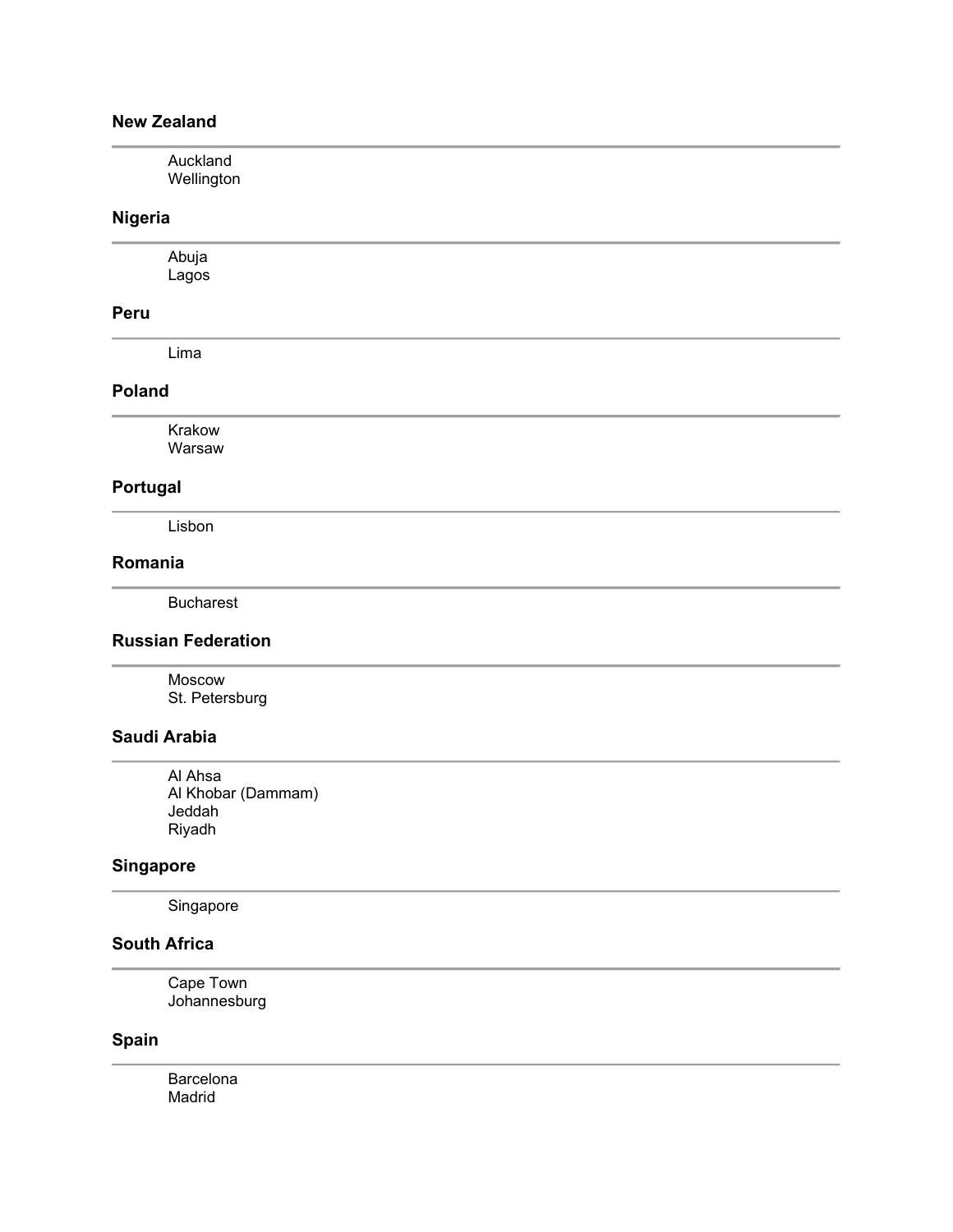### **Sweden**

Stockholm

# **Switzerland**

Zurich

#### **Taiwan**

Taipei

#### **Thailand**

Bangkok

#### **Turkey**

Ankara Istanbul Izmir

# **United Arab Emirates**

Abu Dhabi Dubai

# **United Kingdom**

Birmingham **Bournemouth** Bristol **Cardiff Edinburgh Glasgow Leeds** London Manchester Peterborough **Southampton** 

### **United States**

Abilene, TX Akron, OH Albany, NY Albuquerque, NM Allentown, PA Anchorage, AK Ann Arbor, MI Athens, GA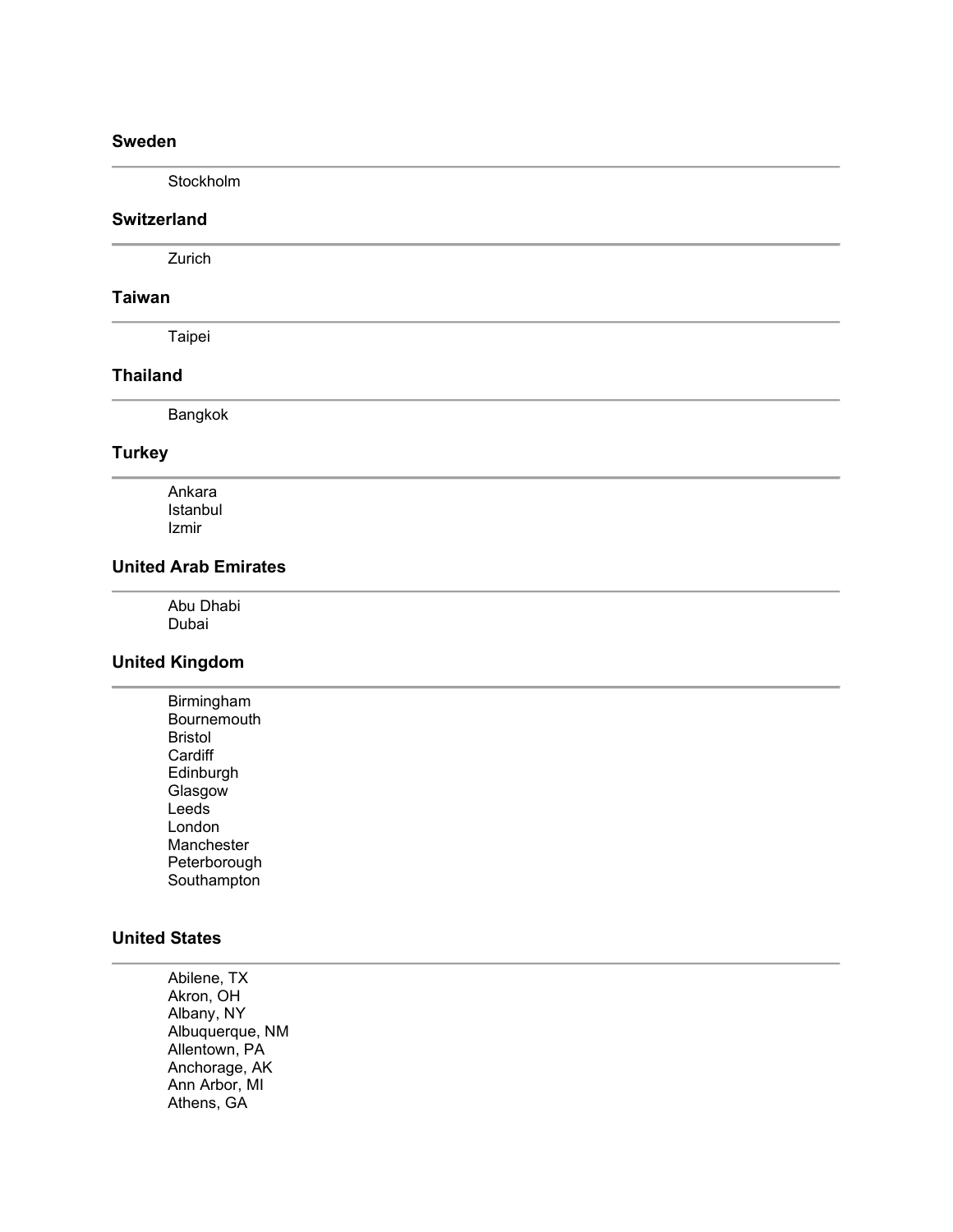Atlanta, GA Austin, TX Bakersfield, CA Baltimore, MD Baton Rouge, LA Binghamton, NY Birmingham, AL Boise, ID Boston, MA Boulder, CO Buffalo, NY Burlington, VT Cedar Rapids, IA Champaign, IL Charleston, SC Charlotte, NC Chattanooga, TN Chicago, IL Cincinnati, OH Cleveland, OH College Station, TX Colorado Springs, CO Columbia, MO Columbia, SC Columbus, OH Concord, NH Dallas, TX Davenport, IA Dayton, OH Daytona, FL De Kalb, IL Denver, CO Des Moines, IA Detroit, MI Erie, PA Eugene, OR Fort Lauderdale, FL Fort Myers, FL Fort Smith, AR Fresno, CA Gainesville, FL Grand Rapids, MI Green Bay, WI Greensboro, NC Greenville, SC Hamilton Township, NJ Hampton Roads, VA Harrisburg, PA Hartford, CT Helena, MT Honolulu, HI Houston, TX Indianapolis, IN Jacksonville, FL Kansas City, MO Knoxville, TN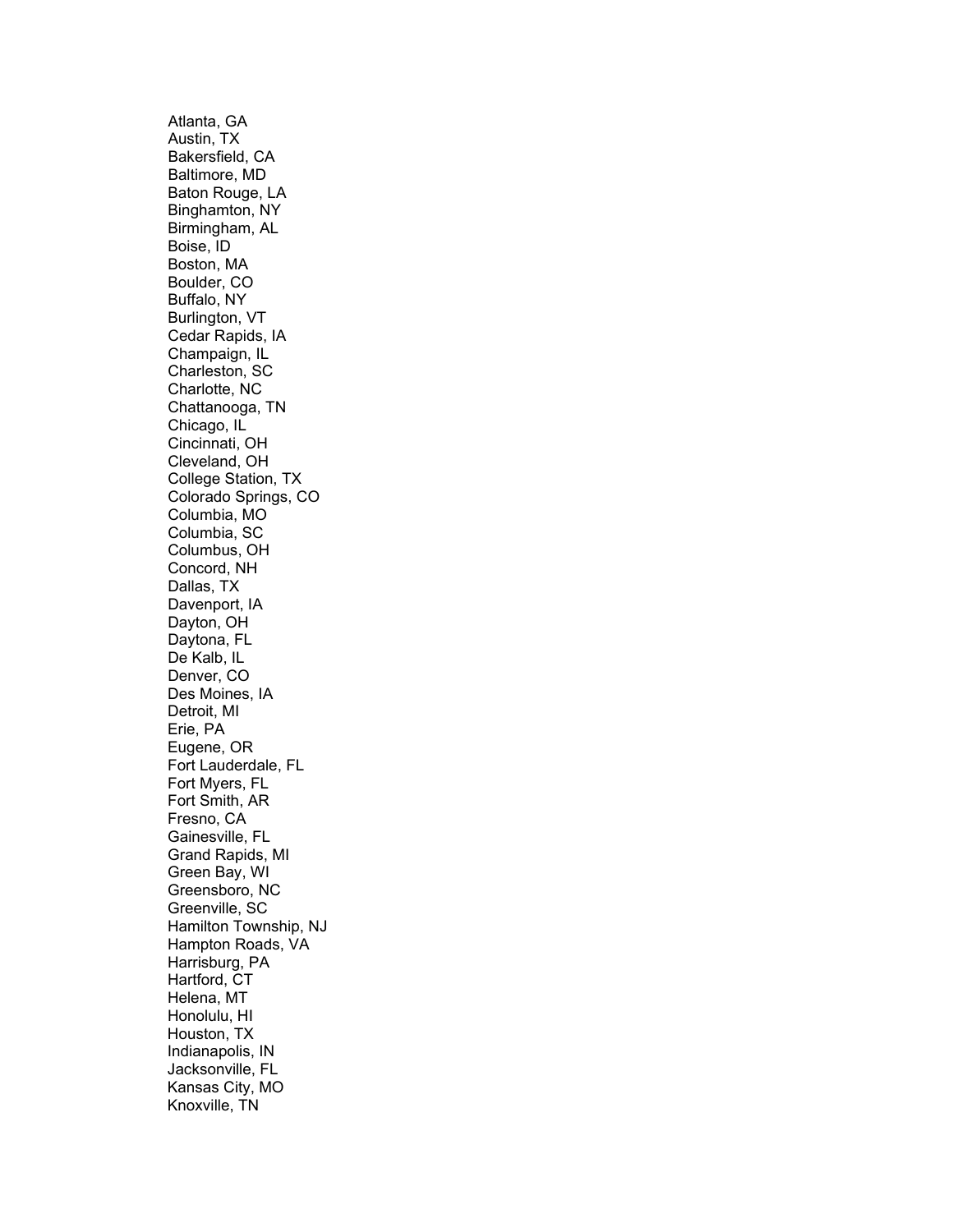Lafayette, IN Lansing, MI Las Vegas, NV Laurel Springs, NJ Lexington, KY Lincoln, NE Little Rock, AR Los Angeles, CA Louisville, KY Madison, WI Memphis, TN Merrillville, IN Miami, FL Milwaukee, WI Minneapolis, MN Mobile, AL Nashville, TN New Haven, CT New Orleans, LA New York City, NY Oklahoma City, OK Omaha, NE Orange County, CA Orem, UT Orlando, FL Peoria, IL Philadelphia, PA Phoenix, AZ Pittsburgh, PA Portland, ME Portland, OR Portsmouth, NH Poughkeepsie, NY Providence, RI Raleigh, NC Reno, NV Richmond, VA Rochester, MN Rochester, NY Sacramento, CA Salt Lake City, UT San Antonio, TX San Bernardino, CA San Diego, CA San Francisco, CA San Jose, CA Santa Fe, NM Santa Rosa, CA Sarasota, FL Scranton, PA Seattle, WA South Bend, IN Spokane, WA Springfield, IL Springfield, MA St. Louis, MO